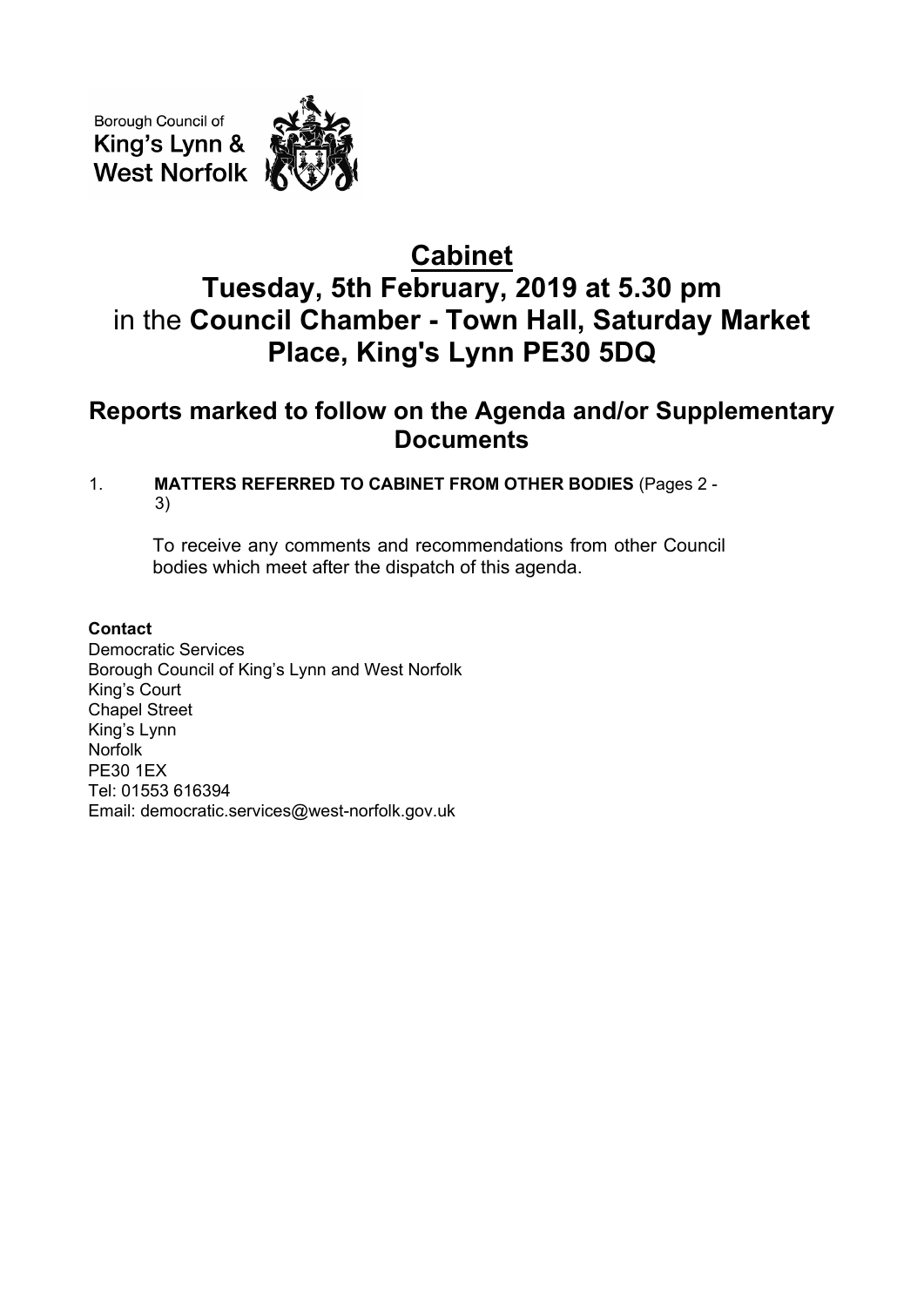#### **RECOMMENDATION TO CABINET 5 FEBRUARY 2019 FROM THE LOCAL PLAN TASK GROUP HELD ON 31 JANUARY 2019**

#### **LOCAL PLAN REVIEW DRAFT FOR CONSULTATION**

The Task Group agreed the additional recommendation as set out below that the Local Plan Review Draft document be amended prior to the commencement of the consultation process:

#### *New text at the end of paragraph 4.1.16:*

All the allocation policies include the words 'at least' before the proposed number of dwellings. This reflects the need for the Local Plan to be positively prepared.

Should it be found that an allocated site could not accommodate the proposed level of development because of local issues, it is important that the Local Plan incorporates sufficient flexibility to address such a situation. To this end it is important to ensure that the wording of each allocation policy incorporates sufficient flexibility.

It is also important that the best use of land is achieved but that this **should not** be at the expense of other considerations such as the provision of open space, and local amenity considerations. If a proposal came forward for a planning application in excess of the specified figure, it would have to demonstrate carefully how it meets design, amenity and other safeguards (with explicit reference to relevant policies, including; LP16, LP17, LP18 and LP19) and clearly state how the additional units could be accommodated without detriment to the locality.